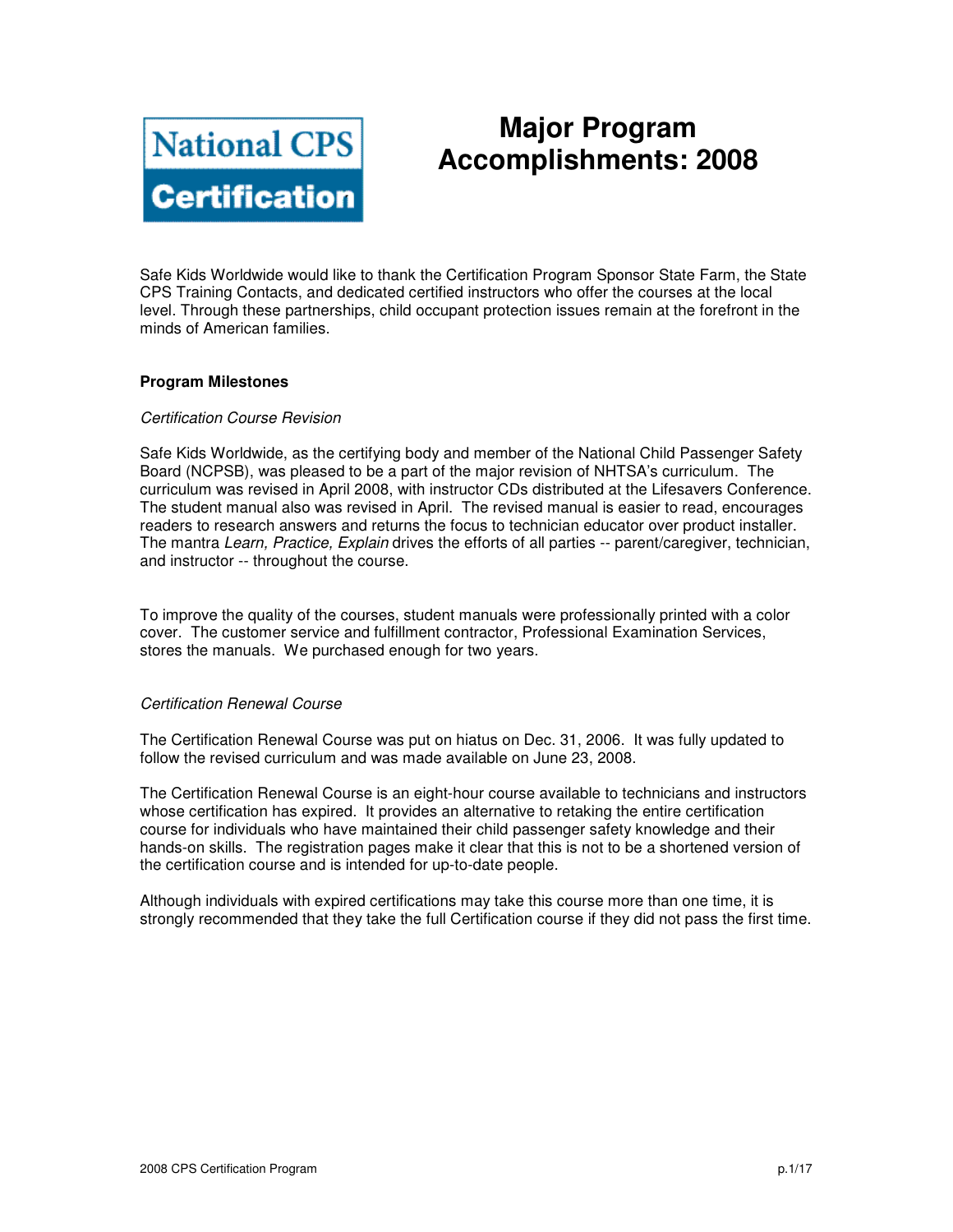### Real-time Access to Regional and State Data

In response to requests and to improve communication, Safe Kids continued to promote realtime, 24/7 access to the live data for all NHTSA regional and state CPS coordinators. This feature allows them to search and edit contact information for their constituents and view information on courses, including the roster.

Monthly updates on each state's re-certification numbers are now provided to each State and Regional CPS Training contact. Specific information for a particular time period also is provided by request.

### Re-certification

There are three basic requirements for technician re-certification, with no major changes in 2008.

- 1. **Five seat checks** approved by a certified instructor (you may use the technician proxy option). You can do the checks at any time during your certification cycle as long as they are entered online and a certified instructor approves them before your re-certification date.
- 2. **Community education** (choose one):
	- a. Participation in at least one two-hour checkup event with at least one other CPS technician using any standardized checklist to provide documentation, if needed.
	- b. Provide at least four hours of community education. Examples include making presentations to parents, educators, kids, organizations (such as PTAs or law enforcement), or other stakeholders who are not technicians.
- 3. A minimum of six hours of CPS technical **continuing education units** earned and reported during a current two-year certification cycle.
	- a. You cannot carry over CEUs from one period to the next, even if you have accumulated more CEUs than are required.
	- b. You can record CEUs at any time during your certification cycle, but they must fit into one of the five approved categories and meet content requirements.
- 4. **Register and pay** the re-certification fee before your certification expiration date.

### Fees:

- Instructor Candidate and Technician re-certification: \$40
- Instructor re-certification: \$60

### Online Training

In July of 2008, Safe Kids partnered with NHTSA and launched www.SafeKidsWebinars.org, an online training site where technicians may obtain CEUs for re-certification. One training module, School Buses and CPS, is currently available with plans to add at least two more modules in 2009.

Work on the modules is supported by many technician volunteers. We appreciate their ongoing dedication and donation of time, energy and ideas for CPS Certification.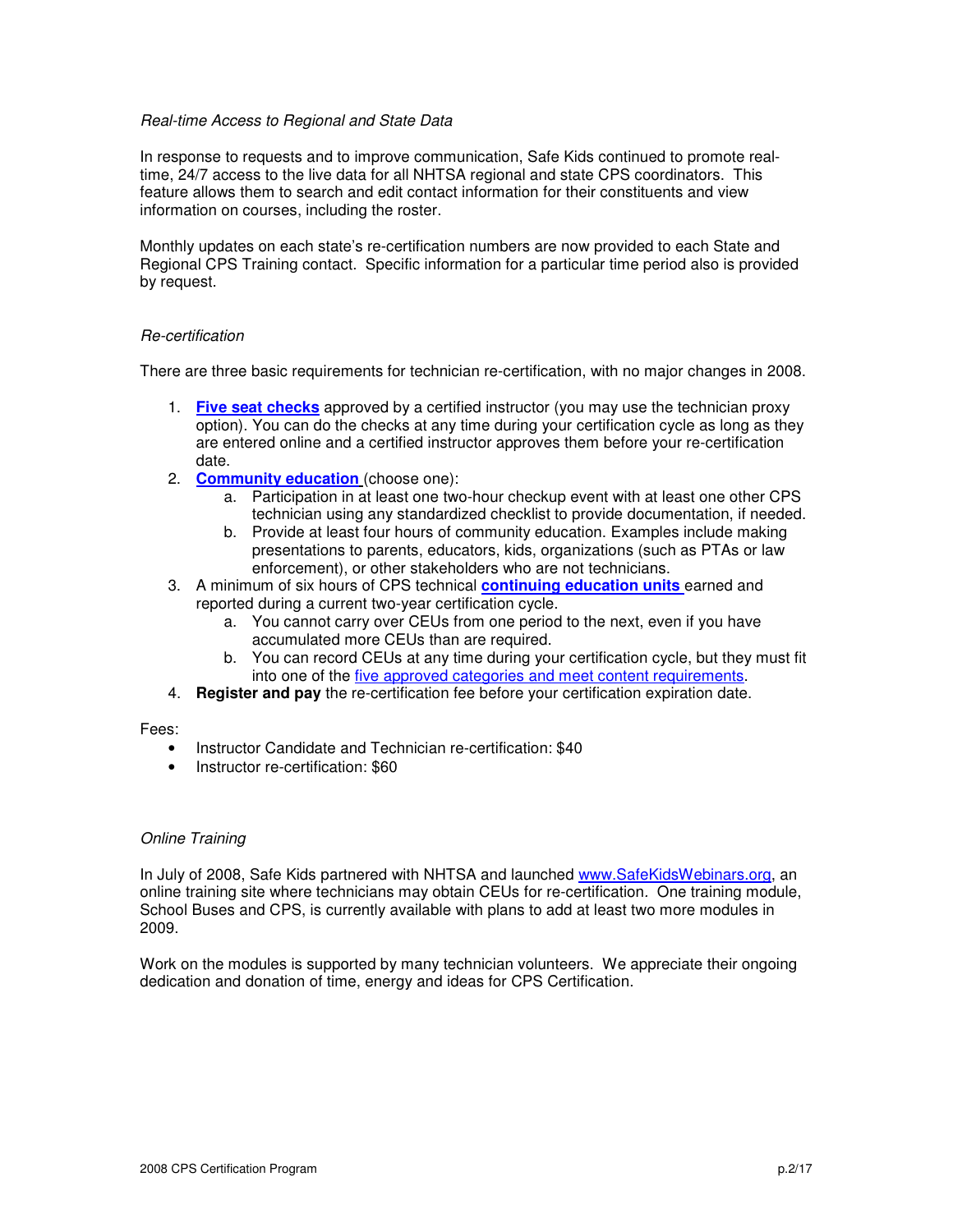

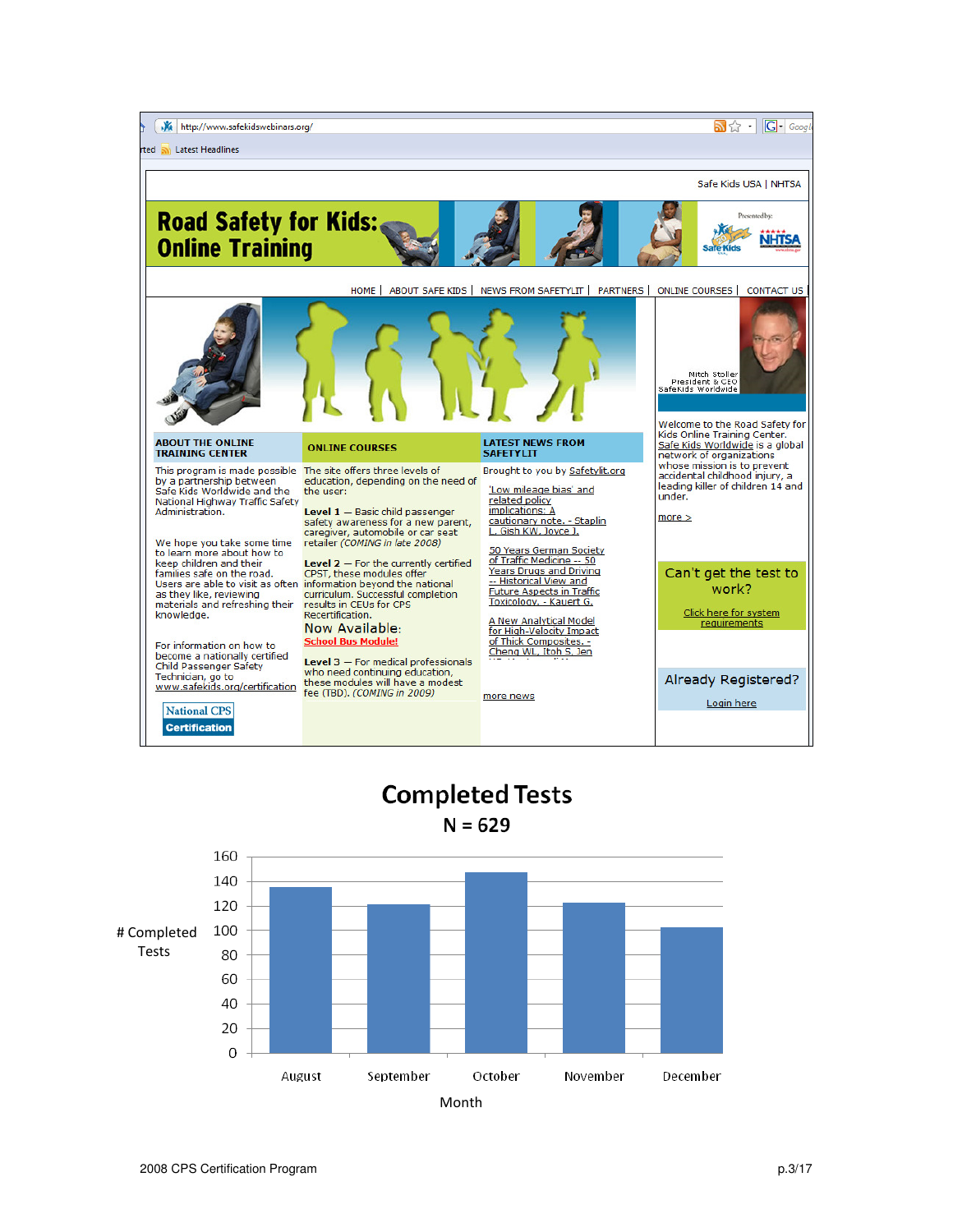### Dedicated Program Sponsor



Since 2005, State Farm's sponsorship has helped make possible the program enhancements that CPS technicians and instructors across the United States enjoy through the certification Web site.

State Farm also supports CPS certification courses in at-risk communities and promotes re-certification of current technicians.

### **Major State Farm Activities per fiscal year** (July 1, 2007 - June 30, 2008)

Through classroom support, State Farm zone reunions and certification scholarships, State Farm and Safe Kids provide opportunities to increase the number of nationally certified CPS technicians and instructors.

**CLASSROOM SUPPORT**: State Farm's classroom support provides students with State Farm branded materials in conjunction with their classroom instruction and hands-on skill training. Each course is provided with branded signage which includes a tablecloth and two mini-posters. Each student receives a course completion letter which includes recognition of State Farm as the program sponsor.

**REUNION/TECHNICAL UPDATES:** For each fiscal year, CPS reunions were held in each of State Farm's 12 zones. These reunions celebrated the work in the field by trained CPS technicians and provided networking opportunities for best practice discussions. Grants were provided to ensure a certified instructor was present to provide a technical update and answer technical questions. A Safe Kids CPS staff member provided information on re-certification, certification, instructor candidacy and other policy and procedure questions.

**CERTIFICATION COURSE GRANTS:** Course grants to support 21 national certification courses in communities serving at-risk families were awarded twice a year.

**SCHOLARSHIPS:** In addition, a scholarship program offered 100 certification course scholarships to support the grant-funded certification courses in at-risk communities. This promotes CPS certification and directs resources to underserved communities.

**FY08 Grant reports (course grants and reunions) available upon request.**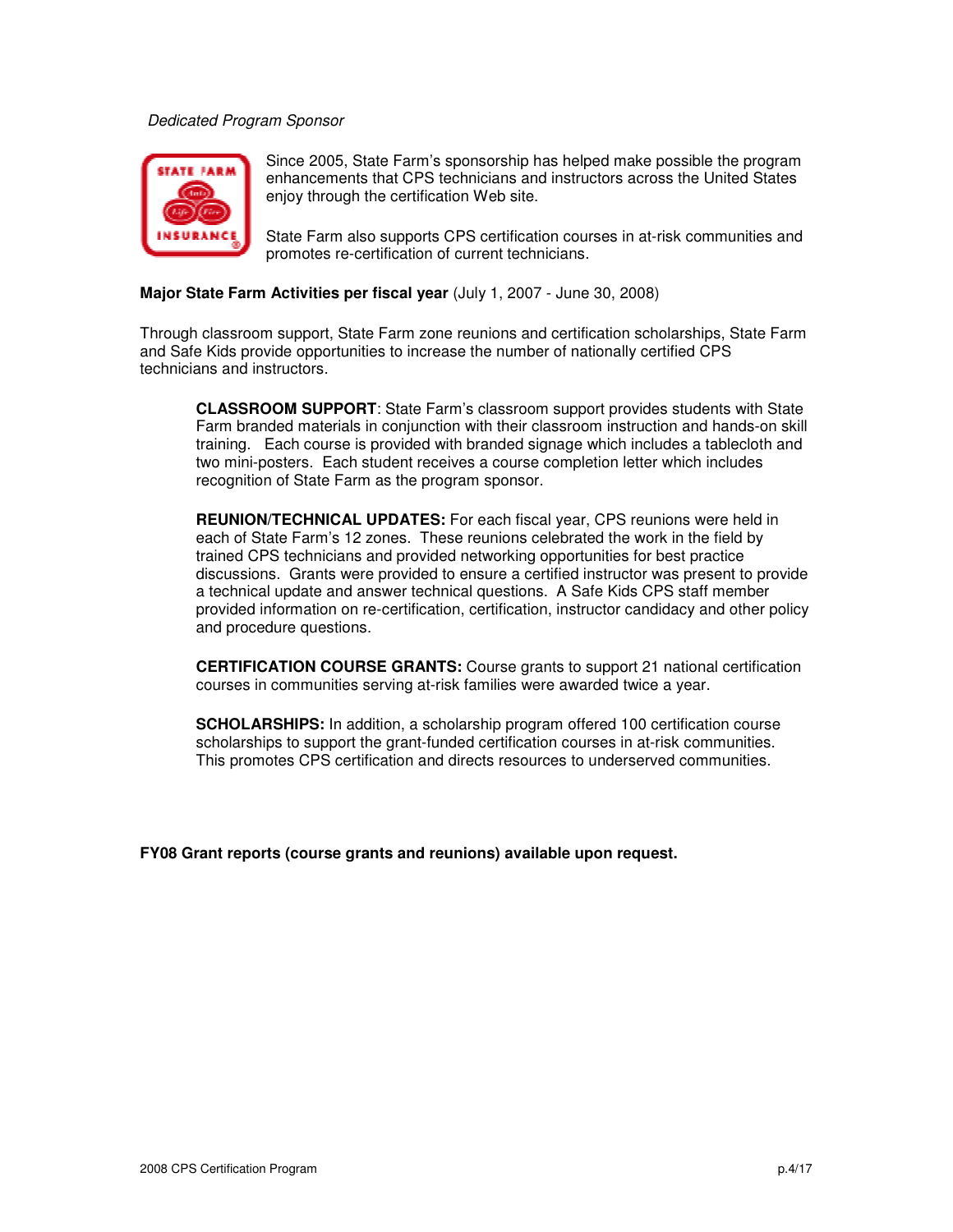# **Program Statistics**

All certification and course data included in this report is accurate as of Jan. 1, 2009, unless otherwise indicated.

### **Certification Courses**

In 2008, 699 certification courses were offered. Courses were held in all fifty states, the District of Columbia, and Guam. Outside of the United States or its territories, there was a course in Canada, the United Kingdom and two in Germany.

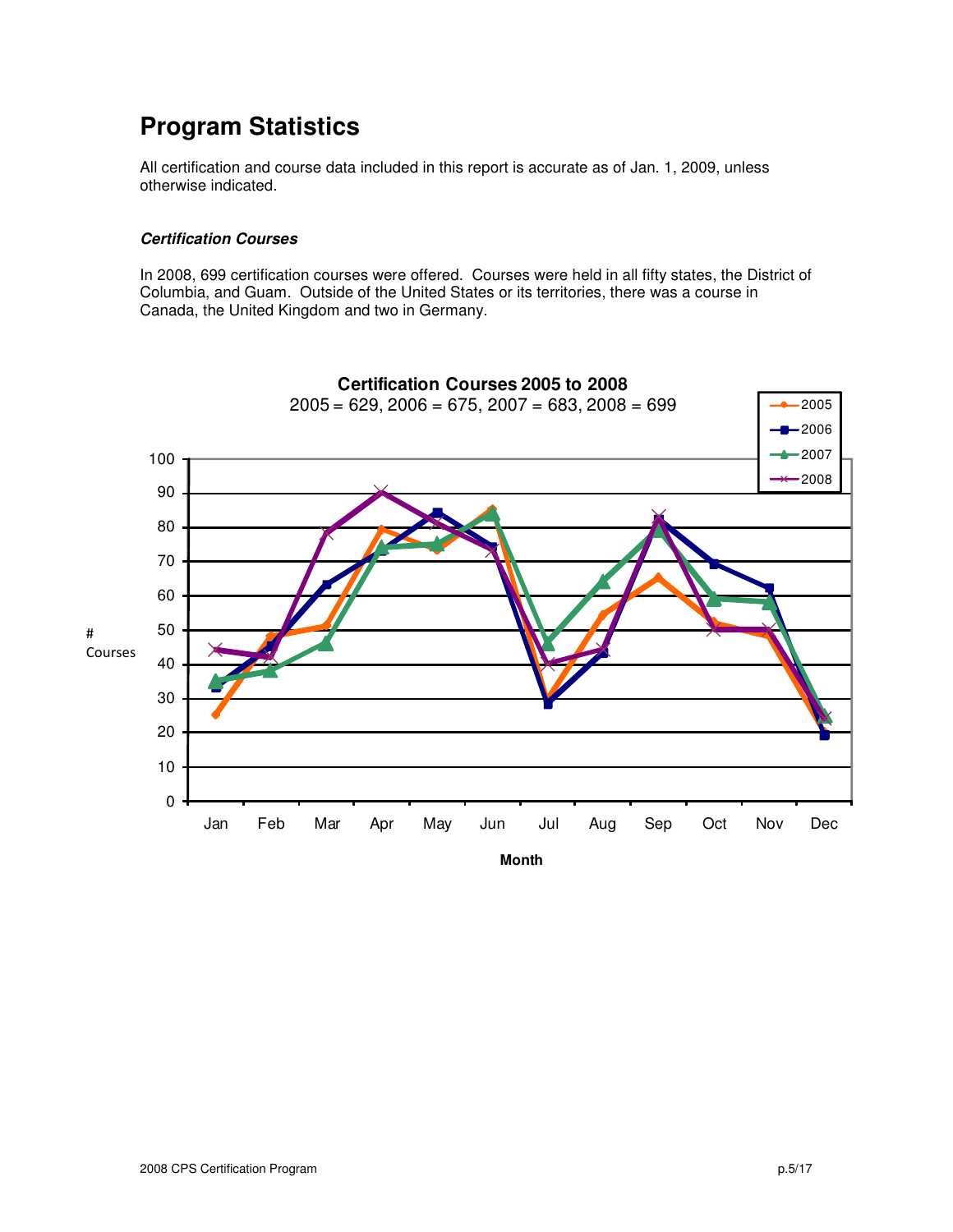| <b>State</b>    | # Cert         | <b>State</b>     | # Cert         |
|-----------------|----------------|------------------|----------------|
| AK              | 5              | MT               | 7              |
| <b>AL</b>       | 15             | <b>NC</b>        | 28             |
| <b>AR</b>       | 8              | <b>ND</b>        | 3              |
| AZ              | 24             | <b>NE</b>        | 4              |
| CA              | 41             | <b>NH</b>        | $\overline{c}$ |
| $\overline{CO}$ | 15             | NJ               | 17             |
| <b>CT</b>       | 8              | <b>NM</b>        | 8              |
| DC              | $\mathbf{1}$   | <b>NV</b>        | 5              |
| DE              | $\overline{c}$ | <b>NY</b>        | 25             |
| FL              | 39             | OH               | 19             |
| GA              | 29             | OK               | 11             |
| GU              | 1              | OR               | 10             |
| HI              | 5              | PA               | 25             |
| IA              | 5              | RI               | $\overline{c}$ |
| ID              | 5              | SC               | 22             |
| IL              | 28             | <b>SD</b>        | 5              |
| IN              | 23             | <b>TN</b>        | 24             |
| KS              | 12             | <b>TX</b>        | 31             |
| ΚY              | 19             | UT               | 3              |
| LA              | $\overline{c}$ | VA               | 36             |
| MA              | 10             | VI               | $\mathbf{1}$   |
| MD              | 14             | VT               | $\mathbf{1}$   |
| ME              | 5              | <b>WA</b>        | 9              |
| MI              | 14             | WI               | 13             |
| MN              | 16             | WV               | 4              |
| <b>MO</b>       | 25             | <b>WY</b>        | 2              |
| <b>MS</b>       | 7              | Out of<br>county | 4              |

## **2008 CPS Courses by State or Territory**

N= 699

### **Certification Renewal Courses**

The Certification Renewal Course (CRC) was available starting June 23, 2008. The revised course is a two-hour overview of updates in the certification curriculum, two hours of skills testing and a 50 question open-book test. A score of 84 percent is required to pass.

In 2008, there were 88 Certification Renewal Courses offered in 35 states and Israel.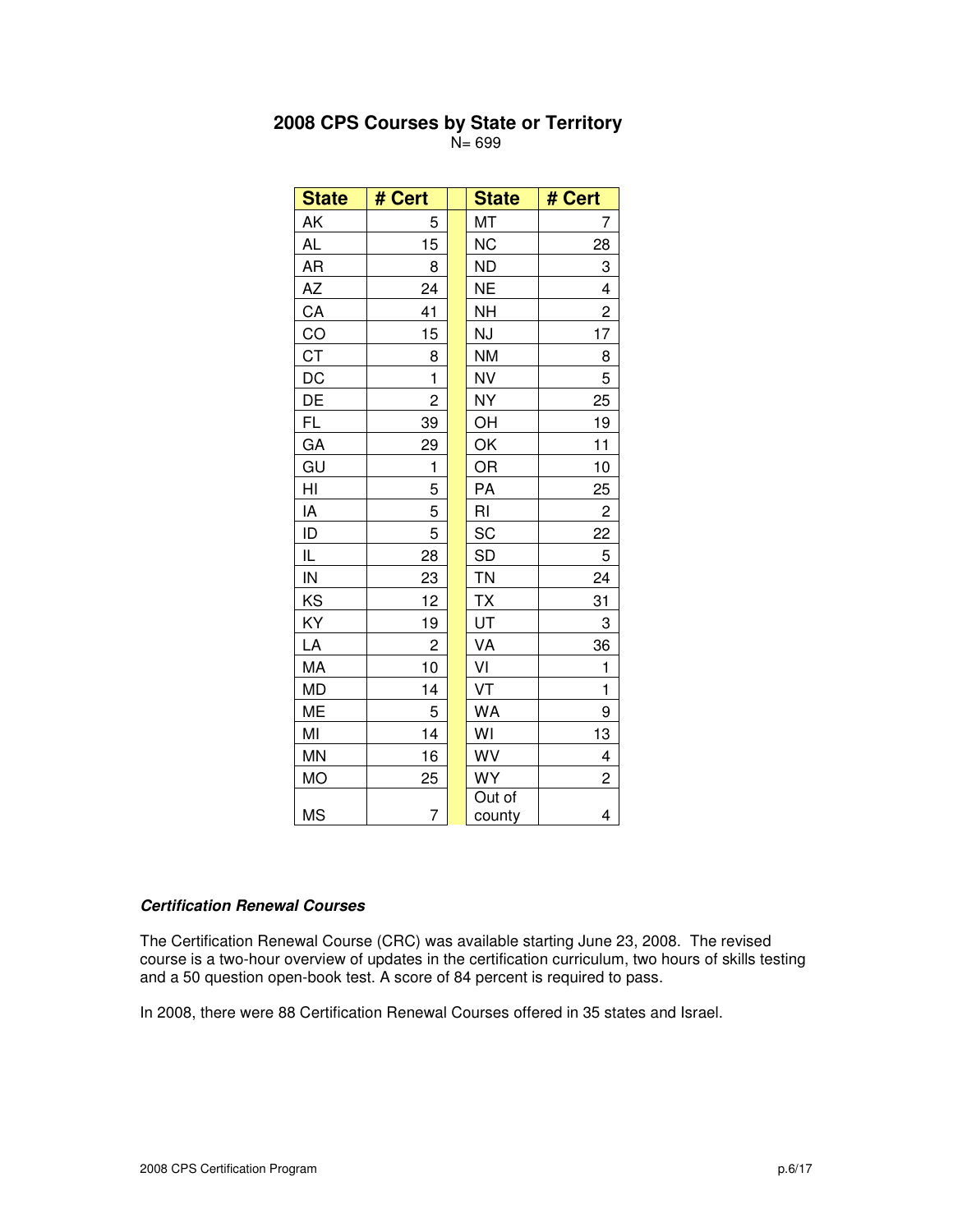### **Testing**

To successfully complete the Certification course, students must pass three hands-on skills tests, quizzes, and actively participate in a checkup event.

During 2008 – the first full year that technician candidates had to cumulatively pass (84 percent) a series of three open-book quizzes -- 97 percent of students passed the written quizzes. This compares favorably with the 2006 percentage of 92 percent (excludes retakes).

Students in the Certification Renewal Courses had a passing written grade 93.4 percent of the time. This is slightly lower than passing grades of the Certification Course.



# **Percent age of Passing Written Tests** by Year and Course Type

### **Total Certifications**

The certification program continued to grow in 2008, with a steady increase in the number of certified individuals up 2,132 from this time last year.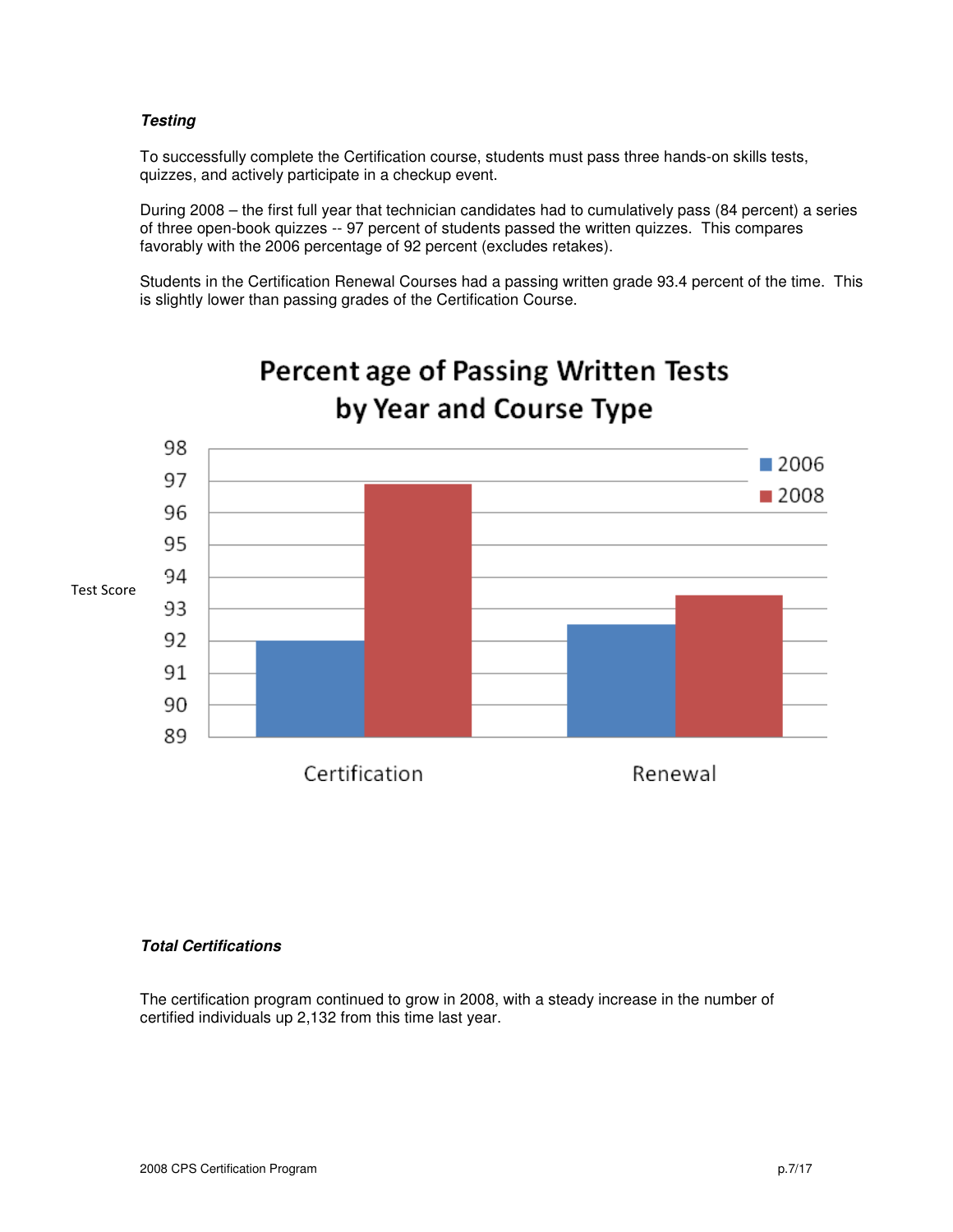

Total Number of Certified Individuals: CY08

Month and Year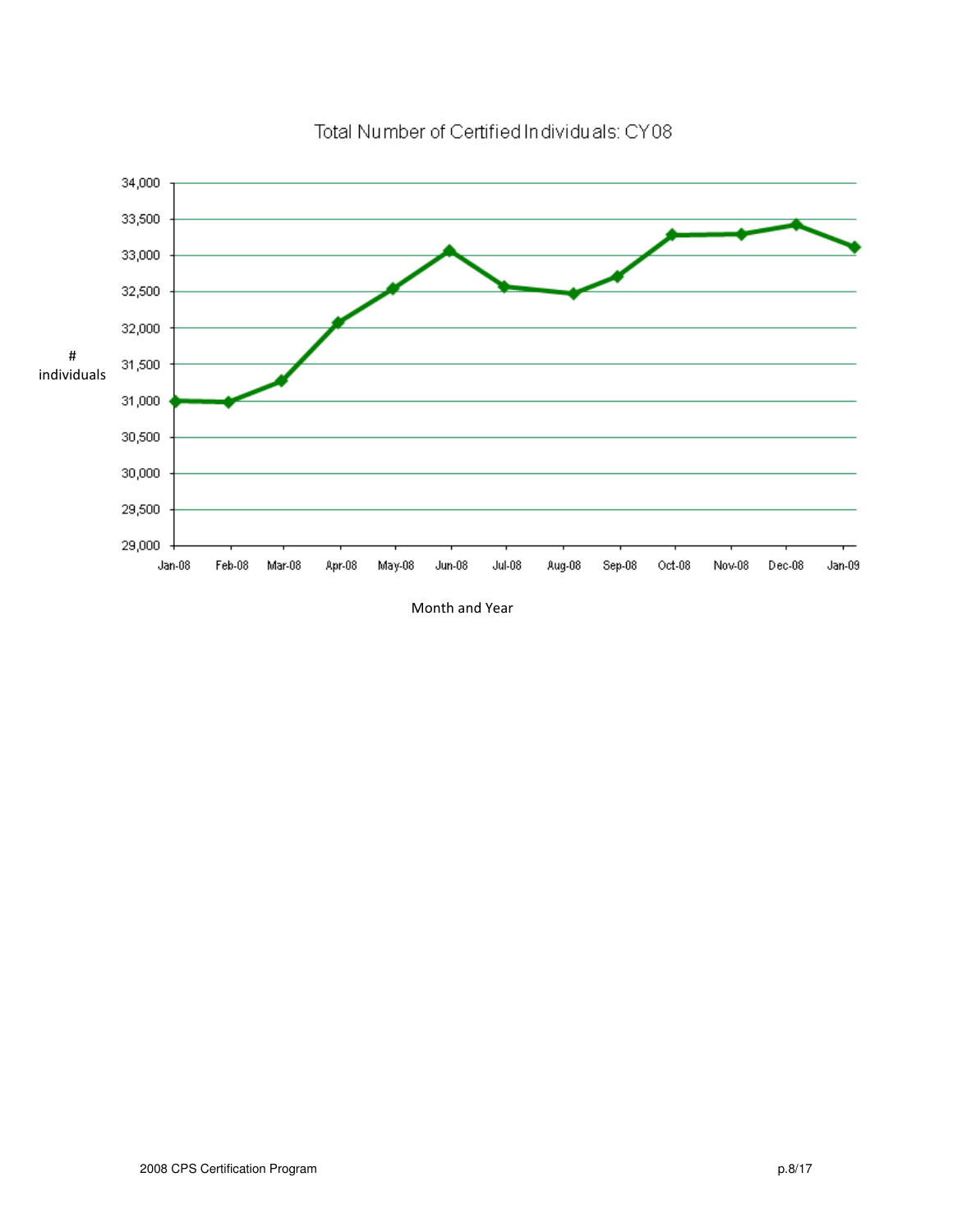| <b>Date</b> | <b>Instructors</b> | <b>Instructor</b><br><b>Candidates</b> | <b>Technicians</b> | <b>Total</b> |
|-------------|--------------------|----------------------------------------|--------------------|--------------|
| January     | 1,359              | 44                                     | 29,588             | 30,991       |
| February    | 1,367              | 48                                     | 29,424             | 30,818       |
| March       | 1,375              | 59                                     | 29,844             | 31,278       |
| April       | 1,388              | 60                                     | 30,632             | 32,080       |
| May         | 1,400              | 61                                     | 31,089             | 32,550       |
| June        | 1,418              | 52                                     | 31,606             | 33,076       |
| July        | 1,430              | 44                                     | 31,103             | 32,577       |
| August      | 1,434              | 44                                     | 31,003             | 32,481       |
| September   | 1,441              | 52                                     | 31,224             | 32,717       |
| October     | 1,453              | 47                                     | 31,797             | 33,297       |
| November    | 1,464              | 54                                     | 31,783             | 33,301       |
| December    | 1,483              | 38                                     | 31,914             | 33,435       |

# **Number of Certified Individuals by Type – 2008**

Monthly numbers were generated during the first week of the month.



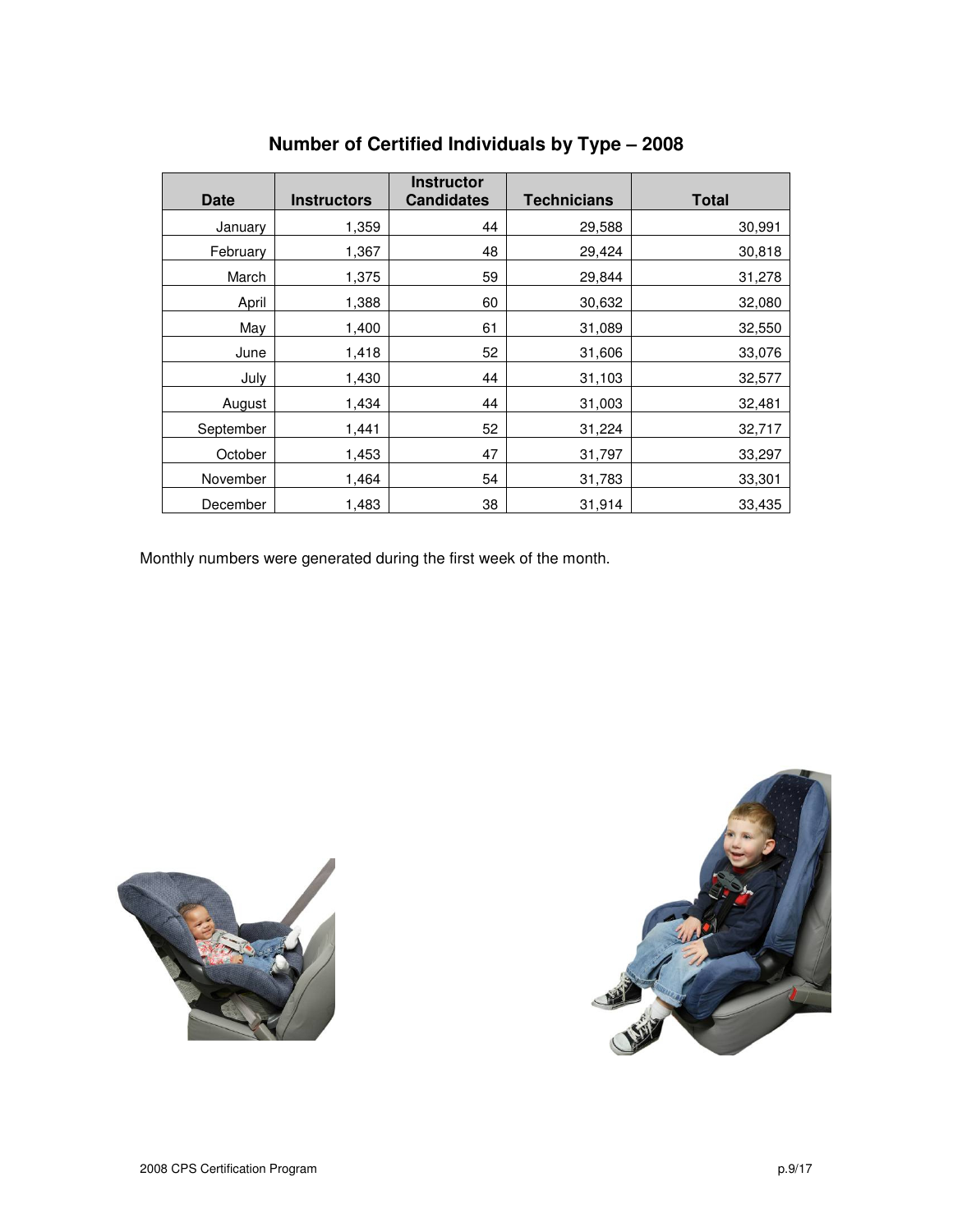# **# Certified/Recertified in 2008 by State/Territory N = 15,053**  New Techs: 9534 Re-certifications: 5,519

|                               | <b>New</b>              |                |      |                             | <b>New</b>     |                | 2008           |
|-------------------------------|-------------------------|----------------|------|-----------------------------|----------------|----------------|----------------|
| <b>State/ Territory</b>       | <b>Certs</b>            | <b>Recerts</b> | 2008 | <b>State/Territory</b>      | <b>Certs</b>   | <b>Recerts</b> | total          |
|                               | 10                      |                | 14   | Northern Mafiana<br>Islands | 16             | 0              | 16             |
| Missing<br><b>AF Americas</b> | $\overline{\mathbf{4}}$ | 4<br>1         | 5    | <b>MS</b>                   | 77             | 20             | 97             |
| AF Europe                     | 31                      | 8              | 39   | MT                          | 57             |                | 57             |
| AK                            | 80                      | 36             | 116  | NB (Can)                    | 1              |                | 1              |
|                               |                         |                |      |                             |                |                |                |
| <b>AL</b>                     | 106                     | 58             | 164  | <b>NC</b>                   | 598            | 301            | 899            |
| <b>AR</b>                     | 139                     | 98             | 237  | <b>ND</b>                   | 46             | 39             | 85             |
| <b>AF Pacific</b>             |                         | 1              | 1    | $NE$                        | 83             | 69             | 152            |
| Amer. Samoa                   | 3                       | $\mathbf 0$    | 3    | <b>NH</b>                   | 39             | 30             | 69             |
| <b>AZ</b>                     | 310                     | 133            | 443  | <b>NJ</b>                   | 305            | 232            | 537            |
| CA                            | 608                     | 314            | 922  | <b>NM</b>                   | 126            | 48             | 174            |
| CO                            | 214                     | 172            | 386  | <b>NV</b>                   | 70             | 32             | 102            |
| <b>CT</b>                     | 101                     | 60             | 161  | <b>NY</b>                   | 306            | 264            | 570            |
| <b>DC</b>                     | 19                      | 9              | 28   | OH                          | 223            | 224            | 447            |
| DE                            | 13                      | 11             | 24   | OK                          | 167            | 87             | 254            |
| <b>FL</b>                     | 401                     | 208            | 609  | <b>OR</b>                   | 147            | 63             | 210            |
| GA                            | 401                     | 205            | 606  | PA                          | 328            | 208            | 536            |
| GU                            | 18                      | 1              | 19   | Quebec (Can)                | $\overline{2}$ |                | $\overline{c}$ |
| HI                            | 78                      | 13             | 91   | RI                          | 36             | 14             | 50             |
| IA                            | 80                      | 64             | 144  | SC                          | 207            | 59             | 266            |
| ID                            | 36                      | 36             | 72   | <b>SD</b>                   | 54             | 41             | 95             |
| IL                            | 452                     | 351            | 803  | <b>TN</b>                   | 377            | 67             | 444            |
| IN                            | 244                     | 191            | 436  | <b>TX</b>                   | 433            | 210            | 643            |
| KS                            | 164                     | 122            | 286  | UT                          | 86             | 56             | 142            |
| KY                            | 171                     | 75             | 246  | VA                          | 430            | 104            | 534            |
| LA                            | 65                      | 144            | 209  | US VI                       | 11             | 1              | 12             |
| MA                            | 214                     | 123            | 337  | VT                          | 20             | 20             | 40             |
| <b>MD</b>                     | 151                     | 86             | 237  | <b>WA</b>                   | 139            | 61             | 200            |
| <b>ME</b>                     | 59                      | 35             | 94   | WI                          | 173            | 116            | 289            |
| MI                            | 203                     | 188            | 391  | <b>WV</b>                   | 66             | 23             | 89             |
| <b>MN</b>                     | 142                     | 169            | 311  | <b>WY</b>                   | 35             | 34             | 69             |
|                               |                         |                |      |                             |                |                |                |

\* AF = Armed Forces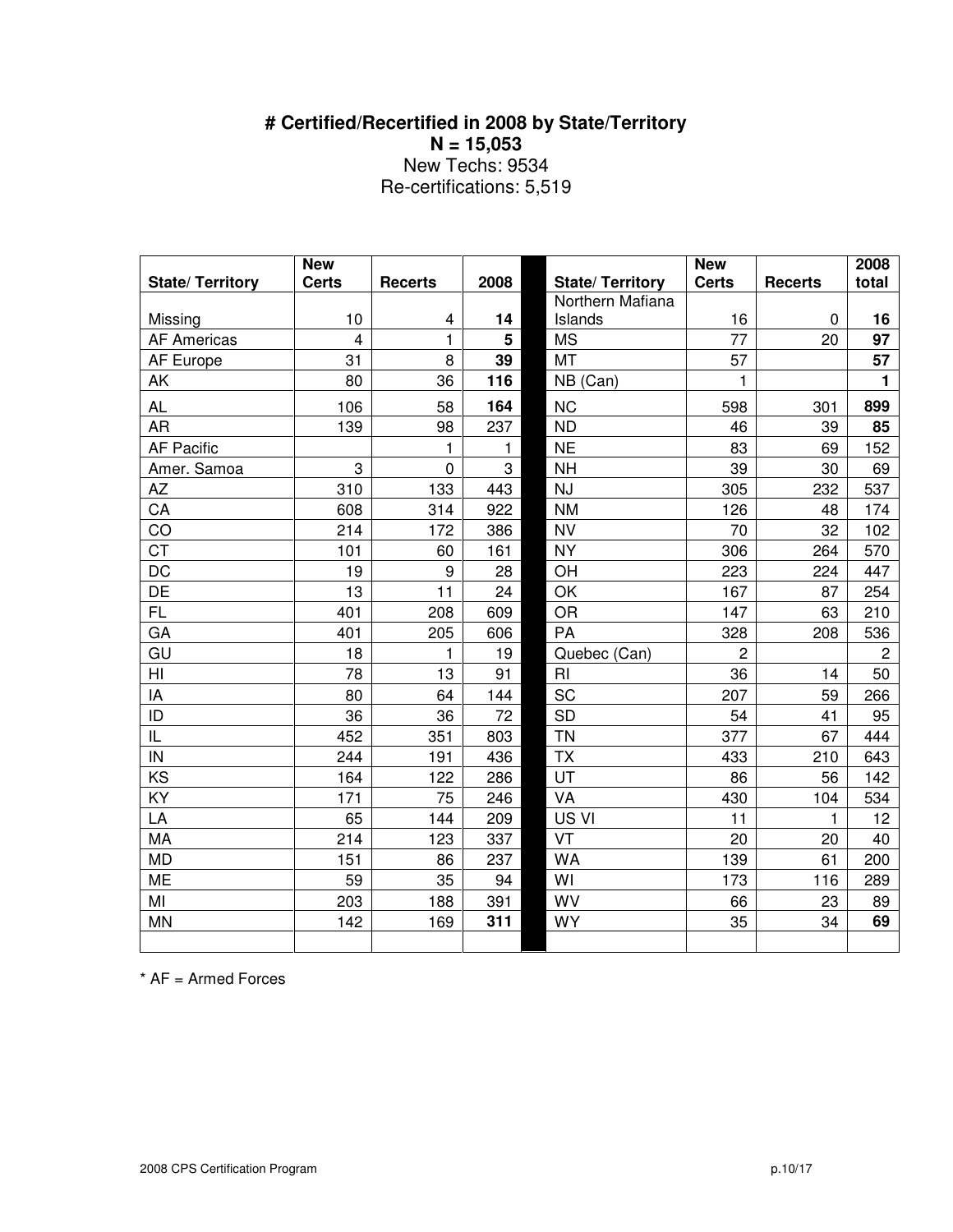### **New Certifications**

In 2008, there were 9,534 new certifications, an increase of 398 from 2007. Of these, four became instructors and three are instructor candidates.



**Number of New Technicians Certified in 2008 by NHTSA Region N = 9,534** 

| Region | # new<br>techs | <b>Region</b> | # new<br>techs |
|--------|----------------|---------------|----------------|
|        | 672            |               | 825            |
| 2      | 950            |               | 505            |
| 3      | 1448           |               | 1033           |
|        | 1491           | 10            | 459            |
| 5      | 1235           | Non-          | 48             |
|        | 868            | US/UNK        |                |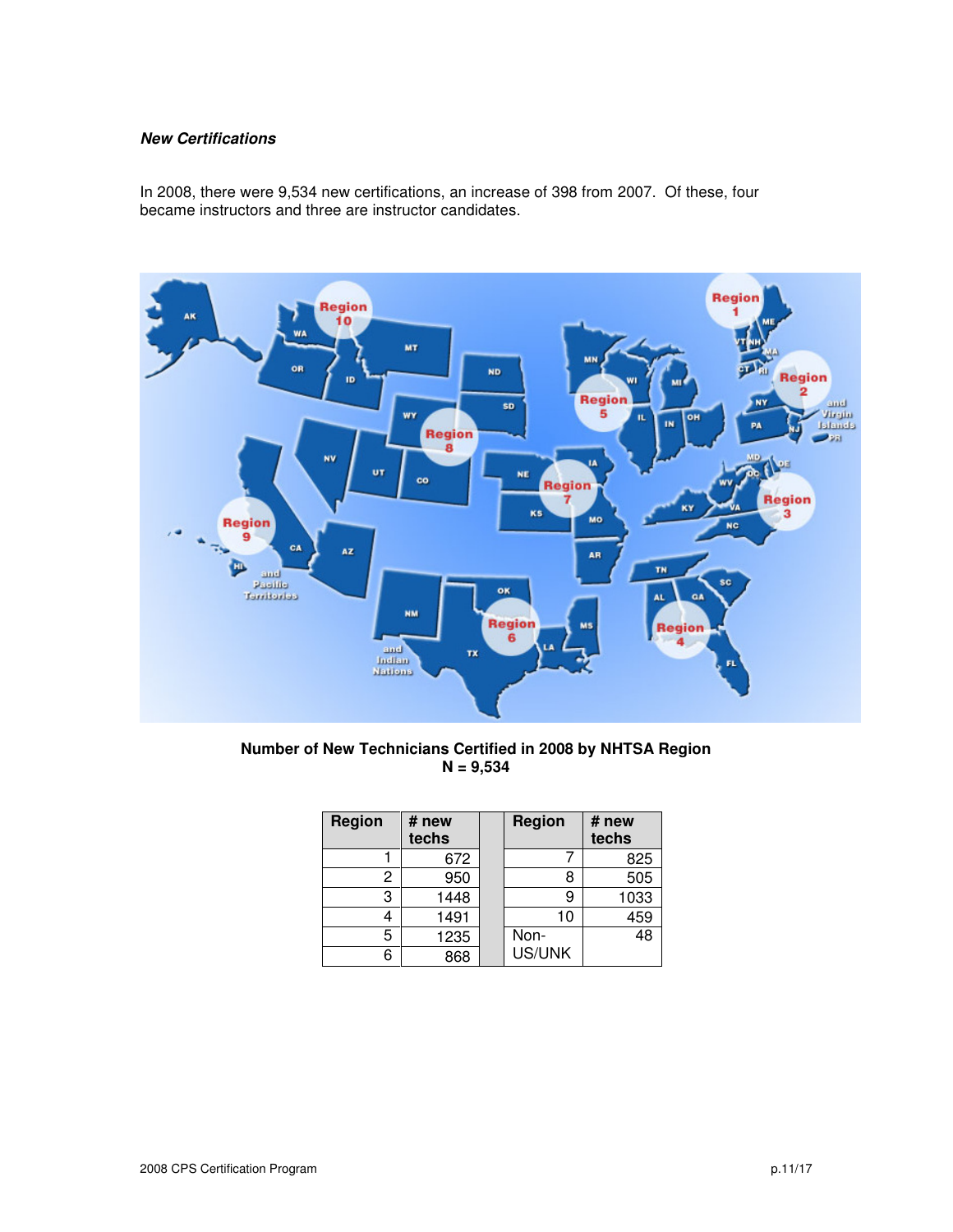

# **Number of New Technicians Certified in 2008 by NHTSA Region N = 9,534**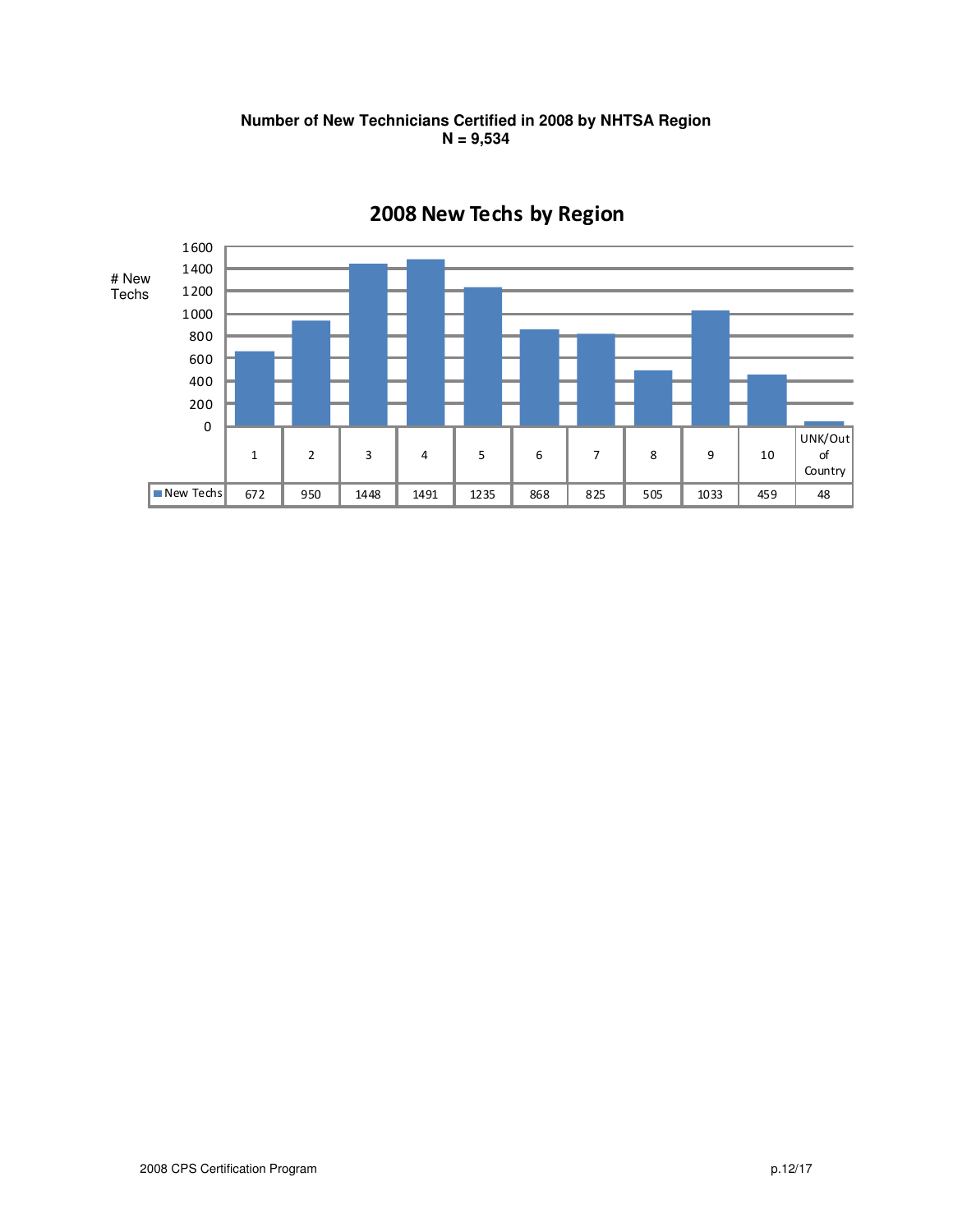## **Re-certifications**

Eligible for Re-certification in 2008

- Eligible for Re-certification: 12,664
- Recertified: 5,519
- **Percentage Re-certified: 43.6%**

| <b>State</b>           | Eligible       | <b>Certified</b> | % recert | <b>State</b>  | <b>Eligible</b> | <b>Certified</b> | % recert |
|------------------------|----------------|------------------|----------|---------------|-----------------|------------------|----------|
| Missing data           | 14             | 4                | 28.6%    | <b>MO</b>     | 357             | 148              | 41.5%    |
| AF* Amer.              | $\overline{2}$ | 1                | 50.0%    | <b>MS</b>     | 61              | 20               | 32.8%    |
| AF* Europe             | 39             | 8                | 20.5%    | <b>MT</b>     | 59              | 32               | 54.2%    |
| AK                     | 67             | 36               | 53.7%    | <b>NC</b>     | 576             | 301              | 52.3%    |
| <b>AL</b>              | 157            | 58               | 36.9%    | <b>ND</b>     | 69              | 39               | 56.5%    |
| AF* Pacific            | 1              | 1                | 100.0%   | <b>NE</b>     | 134             | 69               | 51.5%    |
| <b>AR</b>              | 219            | 98               | 44.7%    | <b>NH</b>     | 69              | 30               | 43.5%    |
| Amer. Samoa            | 3              | $\overline{0}$   | 0.0%     | <b>NJ</b>     | 483             | 232              | 48.0%    |
| <b>AZ</b>              | 446            | 133              | 29.8%    | <b>NM</b>     | 122             | 48               | 39.3%    |
| CA                     | 755            | 314              | 41.6%    | <b>NV</b>     | 88              | 32               | 36.4%    |
| CO                     | 346            | 172              | 49.7%    | <b>NY</b>     | 537             | 264              | 49.2%    |
| $\overline{\text{CT}}$ | 141            | 60               | 42.6%    | OH            | 440             | 224              | 50.9%    |
| <b>DC</b>              | 22             | 9                | 40.9%    | OK            | 160             | 87               | 54.4%    |
| DE                     | 45             | 11               | 24.4%    | Ontario (Can) | 1               | 0                | 0.0%     |
| FL.                    | 539            | 208              | 38.6%    | <b>OR</b>     | 133             | 63               | 47.4%    |
| GA                     | 489            | 205              | 41.9%    | PA            | 455             | 208              | 45.7%    |
| GU                     | 5              | 1                | 20.0%    | RI            | 25              | 14               | 56.0%    |
| HI                     | 56             | 13               | 23.2%    | <b>SC</b>     | 189             | 59               | 31.2%    |
| IA                     | 111            | 64               | 57.7%    | <b>SD</b>     | 72              | 41               | 56.9%    |
| ID                     | 108            | 36               | 33.3%    | <b>TN</b>     | 261             | 67               | 25.7%    |
| IL                     | 724            | 351              | 48.5%    | <b>TX</b>     | 487             | 210              | 43.1%    |
| IN                     | 495            | 191              | 38.6%    | UT            | 120             | 56               | 46.7%    |
| KS                     | 261            | 122              | 46.7%    | <b>VA</b>     | 346             | 104              | 30.1%    |
| KY                     | 168            | 75               | 44.6%    | US VI         | 13              |                  | 7.7%     |
| LA                     | 282            | 144              | 51.1%    | VT            | 34              | 20               | 58.8%    |
| <b>MA</b>              | 240            | 123              | 51.3%    | <b>WA</b>     | 148             | 61               | 41.2%    |
| <b>MD</b>              | 243            | 86               | 35.4%    | WI            | 293             | 116              | 39.6%    |
| ME                     | 87             | 35               | 40.2%    | WV            | 69              | 23               | 33.3%    |
| MI                     | 439            | 188              | 42.8%    | <b>WY</b>     | $\overline{70}$ | 34               | 48.6%    |
| <b>MN</b>              | 289            | 169              | 58.5%    |               |                 |                  |          |

 $*$  AF = Armed Forces

# **History by Calendar Year**

- $\bullet$  2005: 32.4%
- 2006: 35%
- 2007: 50.2%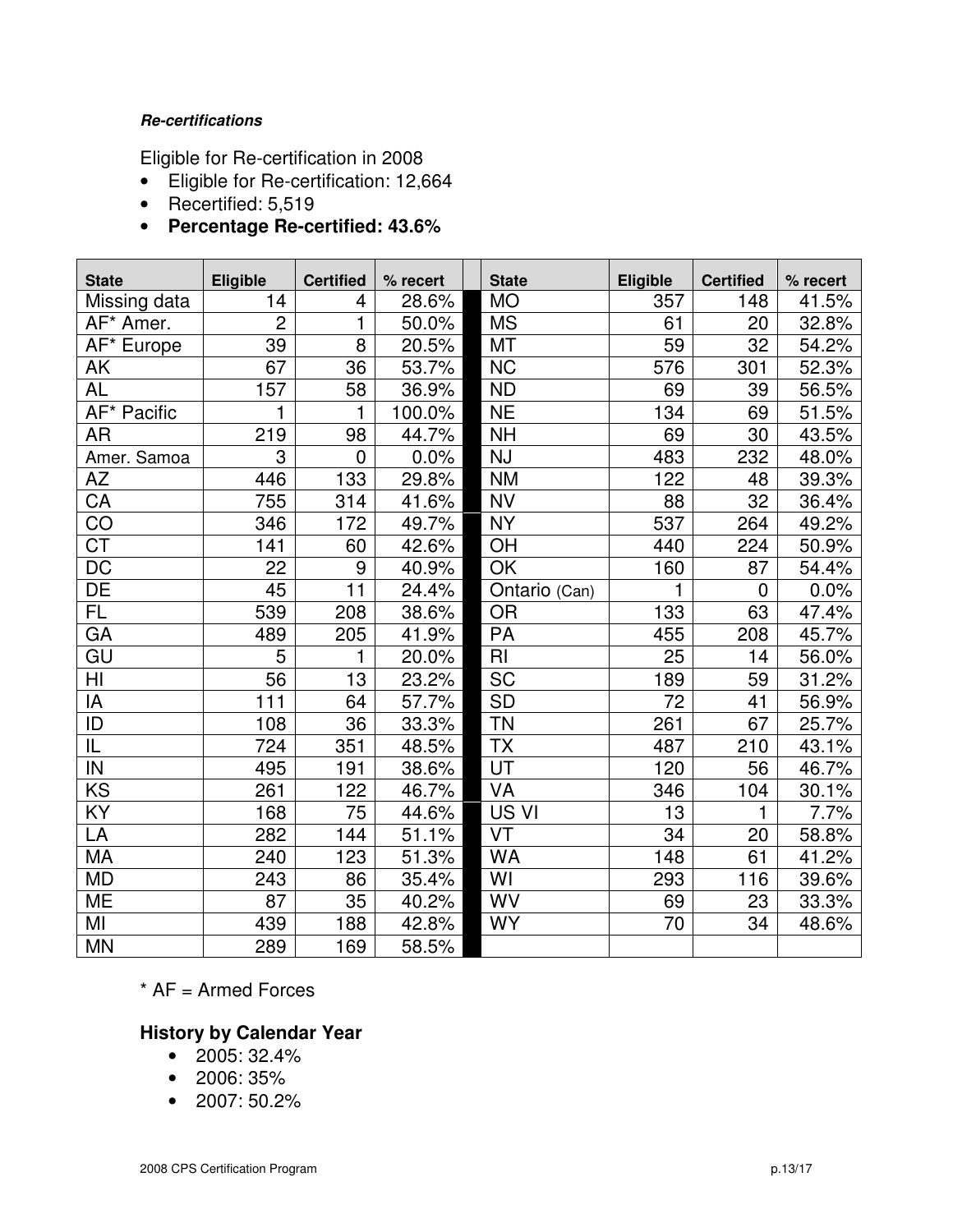### **Re-certification Audits**

A quality assurance process put in place with the new CEU requirement in 2007 was the recertification audit. In March of 2008, NHTSA funded a contract position, a part-time Quality Assurance Specialist, to increase the number of re-certification audits and add course audits.

Technicians who have recently re-certified are eligible for audit. If randomly selected, they must provide documentation to support their CEUs.

Some 1,201 technicians from all 50 states, DC, Germany, Israel, and the US Virgin Islands were selected to be audited in 2008. Those whose audits are considered incomplete are still within the acceptable time period to get the required documentation into Safe Kids.



## **Course Audits**

The Quality Assurance Specialist also arrived unannounced at four certification courses in Alaska, Louisiana, Michigan, and Florida. She helps instructors by verifying their course information, making sure the course roster is correct, and assisting in the appropriate calculation of teaching hours. She observes the course in its entirety and discusses any issues with the instructor team at the end of each day. She also ensures that Lead Instructors are following the policies and procedures so that the quality of each course is comparable from state to state.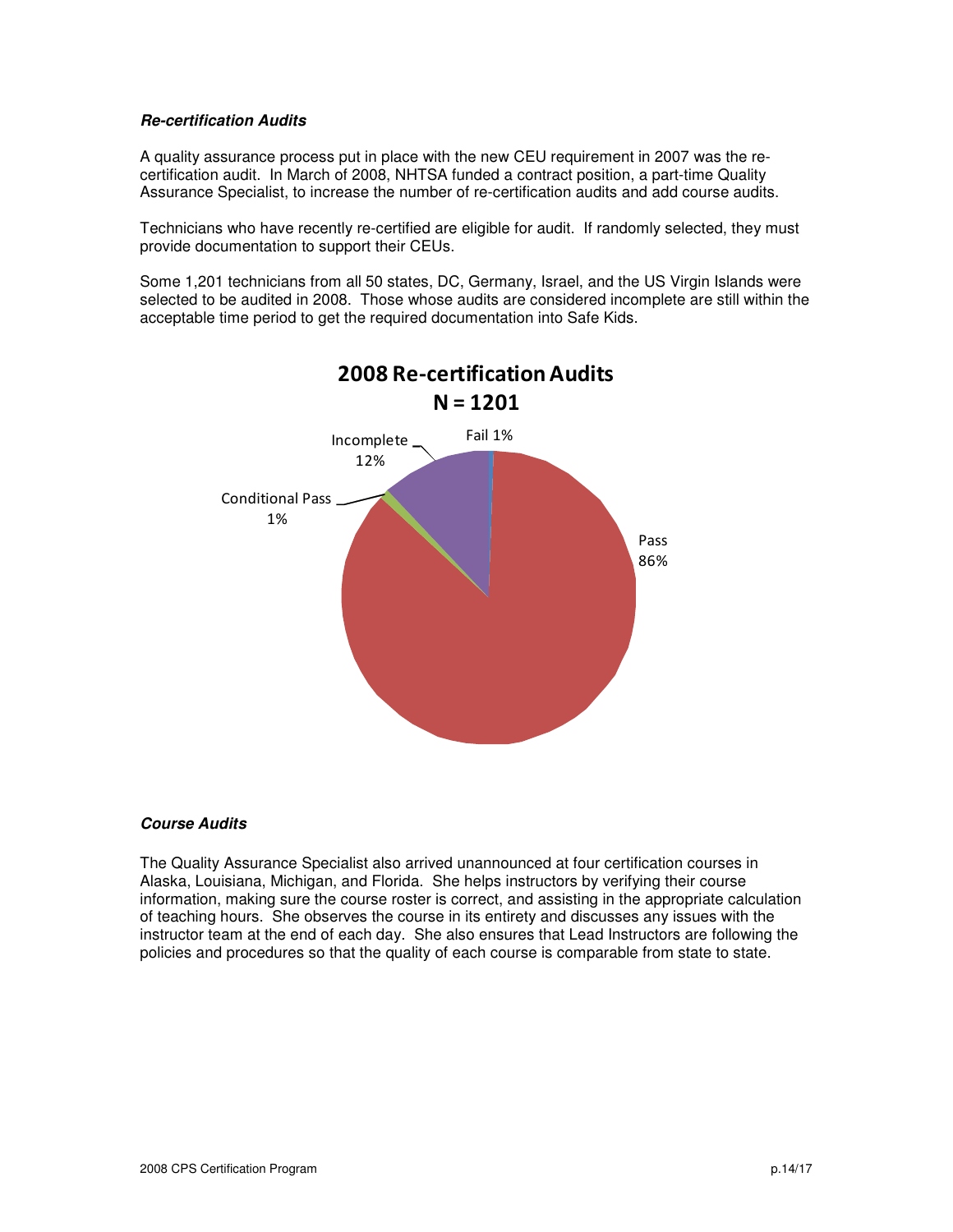### **Communications**

Safe Kids continues to improve its communication with its stakeholders in the CPS community regarding the certification program.

The two primary forms of communication for the program are the Web site, www.safekids.org/certification, and customer service (phone and e-mail).

There were more than 328,400 visits to the Web site in 2008.



Through the Web site, technicians, instructors, course administrators, and designated agency representatives have better access to the certification information that affects them and their programs. Policies and Procedures documentation has been centralized and continually improved, and is also available via the Safe Kids certification Web site.

**CPS Express**!: Twelve editions of the CPS Express! e-newsletter were sent out in 2008. This newsletter was created to keep people aware of developments and sent to all individuals with a valid e-mail address in the certification system.

**Customer Service:** Professional Examination Services (PES) is the contracted provider of Certification customer service. Customer service assistance requests were down in 2008, likely because there were no major policy or qualification changes in 2008.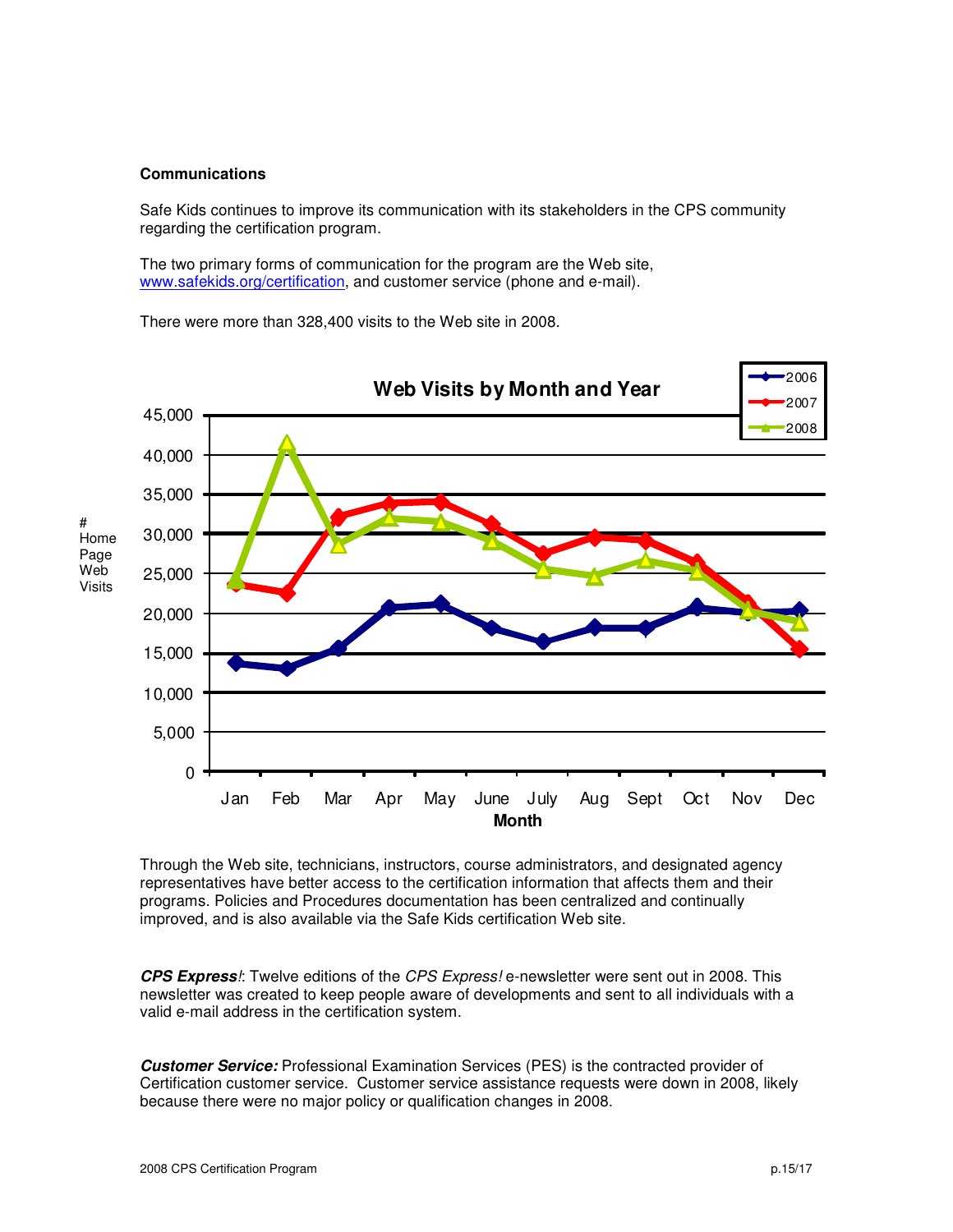Some 14,914 phone calls (1,478 fewer than in 2007) and 2,032 e-mail messages (489 fewer than in 2007) were received by customer service during 2008 — an average of 57 calls and 8 e-mail messages per workday.



# 2008 Calls to Customer Service by Month